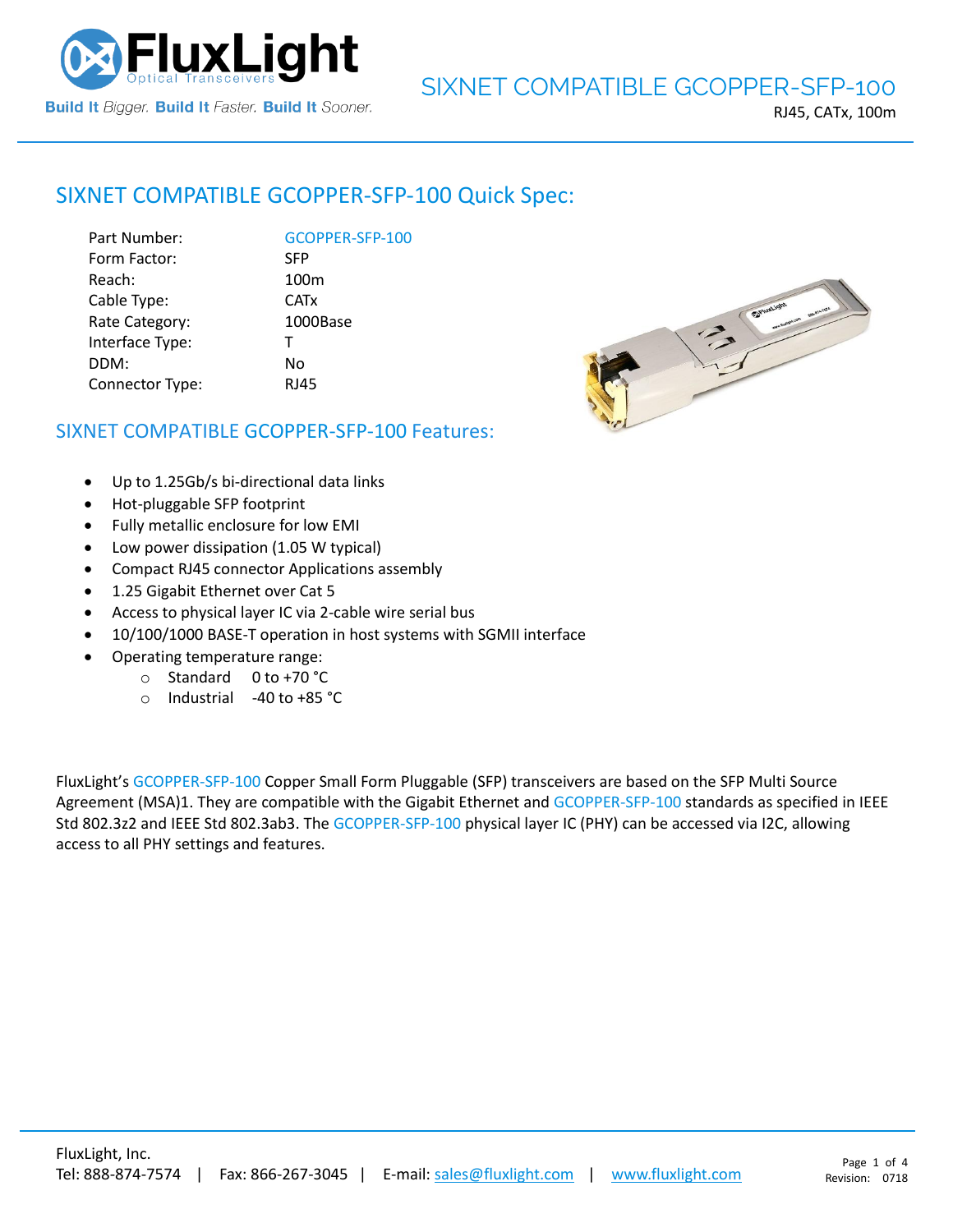

# I. SFP to Host Connector Pin Out

| Pin | Symbol        | Name/Description                                  | <b>Note</b> |
|-----|---------------|---------------------------------------------------|-------------|
| 1   | <b>VEET</b>   | Transmitter ground (common with receiver ground)  | 1           |
| 2   | <b>TFAULT</b> | Transmitter Fault Not supported                   |             |
| 3   | <b>TDIS</b>   | Transmitter Disable. PHY disabled on high or open | 2           |
| 4   | MOD_DEF(2)    | Module Definition 2. Data line for serial ID      | 3           |
| 5   | MOD DEF(1)    | Module Definition 1. Clock line for serial ID     | 3           |
| 6   | MOD DEF(0)    | Module Definition 0. Grounded within the module   | 3           |
| 7   | Rate Select   | No connection required                            |             |
| 8   | <b>LOS</b>    | Loss of Signal indication. Not supported          |             |
| 9   | <b>VEER</b>   | Receiver ground (common with transmitter ground)  | 1           |
| 10  | <b>VEER</b>   | Receiver ground (common with transmitter ground)  | 1           |
| 11  | <b>VEER</b>   | Receiver ground (common with transmitter ground)  | 1           |
| 12  | RD-           | Receiver Inverted DATA out. AC coupled            |             |
| 13  | $RD+$         | Receiver Non-inverted DATA out. AC coupled        |             |
| 14  | <b>VEER</b>   | Receiver ground (common with transmitter ground)  | 1           |
| 15  | <b>VCCR</b>   | Receiver power supply                             |             |
| 16  | <b>VCCT</b>   | Transmitter power supply                          |             |
| 17  | <b>VEET</b>   | Transmitter ground (common with receiver ground)  | 1           |
| 18  | TD+           | Transmitter Non-Inverted DATA in. AC coupled      |             |
| 19  | TD-           | Transmitter Inverted DATA in. AC coupled          |             |
| 20  | <b>VEET</b>   | Transmitter ground (common with receiver ground)  | 1           |

Notes:

- 1) Circuit ground is connected to chassis ground
- 2) PHY disabled on TDIS > 2.0V or open, enabled on TDIS < 0.8V
- 3) Should be pulled up with 4.7k 10k Ohms on host board to a voltage between 2.0 V and 3.6 V. MOD\_DEF(0) pulls line low to indicate module is plugged in

# II. +3.3V Volt Electrical Power Interface

The 1000Base-T has an input voltage range of 3.3 V +/- 5%. The 4 V maximum voltage is not allowed for continuous operation.

| <b>Parameter</b>   | <b>Symbol</b> | <b>Min</b> | Typ | <b>Max</b> | <b>Units</b> | <b>Notes/Conditions</b>                                                                 |
|--------------------|---------------|------------|-----|------------|--------------|-----------------------------------------------------------------------------------------|
| Supply<br>Current  | Is            |            | 320 | 375        | mA           | 1.2W max power over full range of<br>voltage and temperature. See caution<br>note below |
| Input Voltage      | <b>Vcc</b>    | 3.13       | 3.3 | 3.47       |              | Referenced to GND                                                                       |
| Maximum<br>Voltage | Vmax          |            |     | 4          | ν            |                                                                                         |
| Surge Current      | Isurge        |            |     | 30         | mA           | Hot plug above steady state current. See<br>caution note below                          |

### **+3.3 Volt Electrical Power Interface**

Caution: Power consumption and surge current are higher than the specified values in the SFP MSA.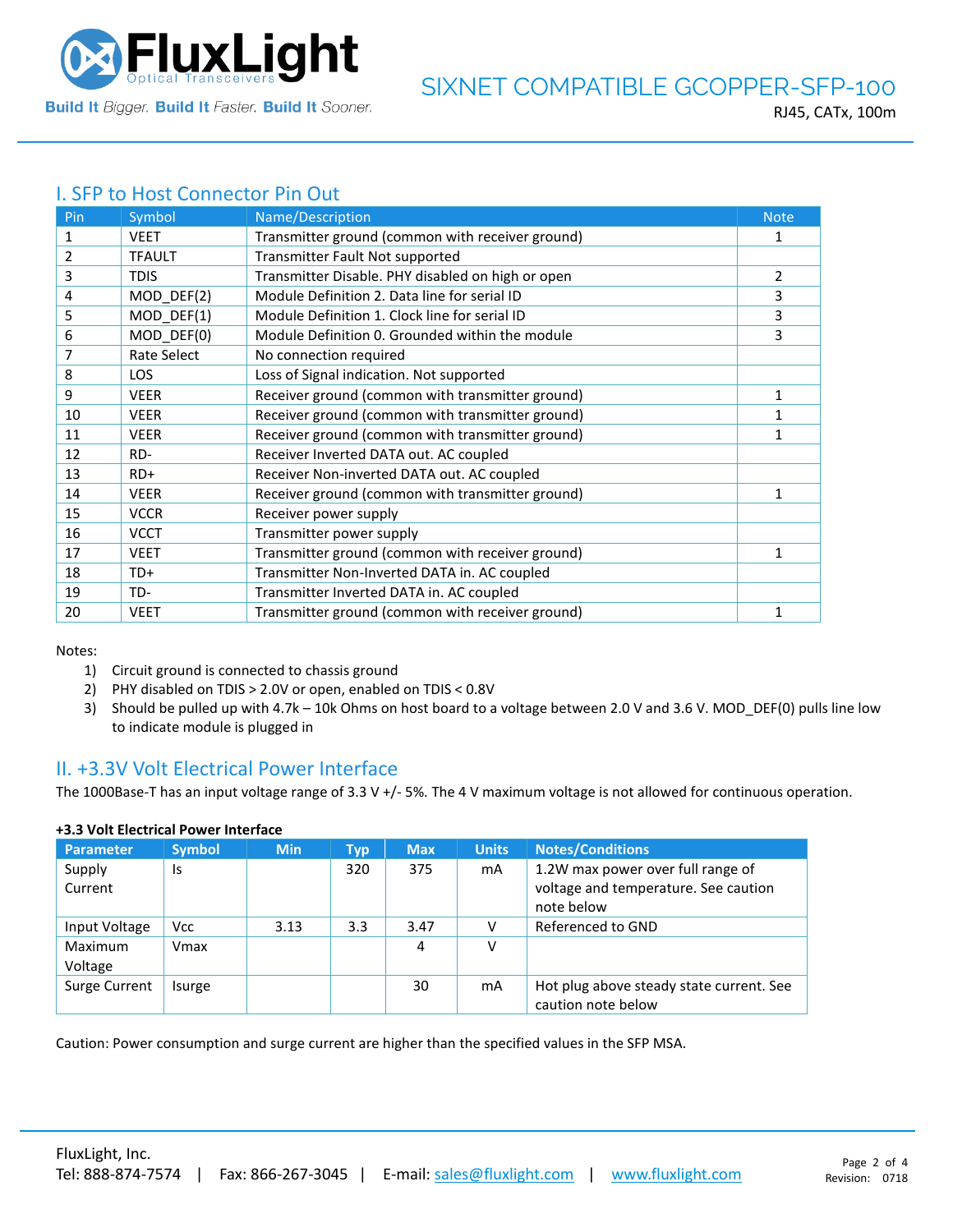

### III. Low-Speed Signals

MOD\_DEF(1) (SCL) and MOD\_DEF(2) (SDA), are open drain CMOS signals (see section VII, "Serial Communication Protocol"). Both MOD\_DEF(1) and MOD\_DEF(2) must be pulled up to host\_Vcc.

#### **Low-Speed Signals, Electronic Characteristics**

| Parameter                        | Symbol     | Min              | <b>Max</b>       | <b>Units</b> | Notes/Conditions                                                          |
|----------------------------------|------------|------------------|------------------|--------------|---------------------------------------------------------------------------|
| <b>SFP Output LOW</b>            | <b>VOL</b> | 0                | 0.5              | V            | 4.7k to 10k pull-up to host_Vcc,<br>measured at host side of<br>connector |
| <b>SFP Output</b><br><b>HIGH</b> | <b>VOH</b> | host $Vcc - 0.5$ | host $Vec + 0.3$ | V            | 4.7k to 10k pull-up to host Vcc,<br>measured at host side of<br>connector |
| SFP Input LOW                    | <b>VIL</b> | 0                | 0.8              | V            | 4.7k to 10k pull-up to Vcc,<br>measured at SFP side of<br>connector       |
| <b>SFP Input HIGH</b>            | <b>VIH</b> | $\mathcal{P}$    | $Vcc + 0.3$      | V            | 4.7k to 10k pull-up to Vcc,<br>measured at SFP side of<br>connector       |

# IV. High-Speed Electrical Interface

All high-speed signals are AC-coupled internally.

#### **High-Speed Electrical Interface, Transmission Line-SFP**

| Parameter | <b>Symbol</b> | <b>Min</b> | Typ | <b>Max</b> | <b>Units</b> | <b>Notes/Conditions</b>            |
|-----------|---------------|------------|-----|------------|--------------|------------------------------------|
| Line      | fL            |            | 125 |            | MHz          | 5-level encoding, per IEEE 802.3ab |
| Frequency |               |            |     |            |              |                                    |
| Tx Output | Zout, TX      |            | 100 |            | Ohm          | Differential, for all frequencies  |
| Impedance |               |            |     |            |              | between 1MHz and 125MHz            |
| Rx Input  | Zin.RX        |            | 100 |            | Ohm          | Differential, for all frequencies  |
| Impedance |               |            |     |            |              | between 1MHz and 125MHz            |

#### **High-Speed Electrical Interface, Host-SFP**

| Parameter          | Symbol   | <b>Min</b> | Typ | <b>Max</b> | <b>Units</b> | <b>Notes/Conditions</b> |
|--------------------|----------|------------|-----|------------|--------------|-------------------------|
| Single ended data  | Vinsing  | 250        |     | 1200       | mV           | Single ended            |
| input swing        |          |            |     |            |              |                         |
| Single ended data  | Voutsing | 350        |     | 800        | mV           | Single ended            |
| output swing       |          |            |     |            |              |                         |
| Rise/Fall Time     | $Tr.$ Tf |            | 175 |            | psec         | 20%-80%                 |
| Tx Input Impedance | Zin      |            | 50  |            | Ohm          | Single ended            |
| Rx Output          | Zout     |            | 50  |            | Ohm          | Single ended            |
| Impedance          |          |            |     |            |              |                         |